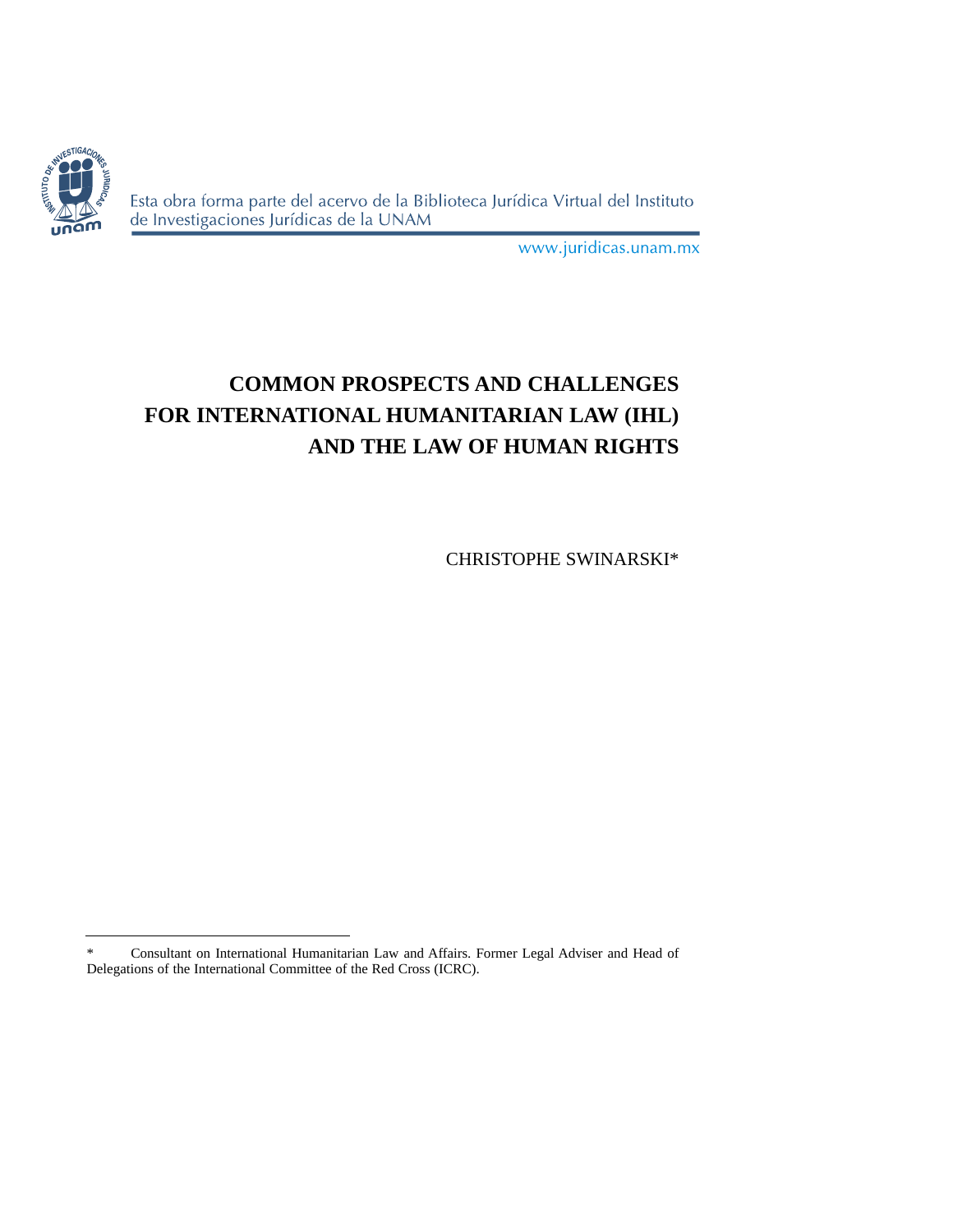## **COMMON PROSPECTS AND CHALLENGES FOR INTERNATIONAL HUMANITARIAN LAW (IHL) AND THE LAW OF HUMAN RIGHTS**

#### CHRISTOPHE SWINARSKI

*Summary*: I. IHL within the international system of legal proteccion of the individual. II. Normative aspects of convergence between IHL and human rights. III. Hermeneutical aspects of convergence between IHL and human rights. IV. Implementation aspects of convergence between IHL and human rights. V. Final remarks.

*«... the long lasting separation between international human rights law and the international law of conflict has outlived its usefulness and experts in both areas need to come together to agree on those issues on which there is already effective consensus, and to resolve the continuing differences in their respective approaches». (T. Hadden, C. Harvey «The Law in internal crisis and conflict» in «International Review of the Red Cross (IRRC) », vol. 81, n° 883, March 1999, p. 233)*

*Geneva, November 1999*

#### **I. IHL WITHIN THE INTERNATIONAL SYSTEM OF LEGAL PROTECTION OF THE INDIVIDUAL**

1. Within the contemporary international legal systems of protection for the individual, International Humanitarian Law (IHL) does indeed represent the «other edge» of protection.

Amongst various attempts at the classification of different *corpora iuris* which actually compose this system, attention was given to their respective origin («Law of peace» v. «Law of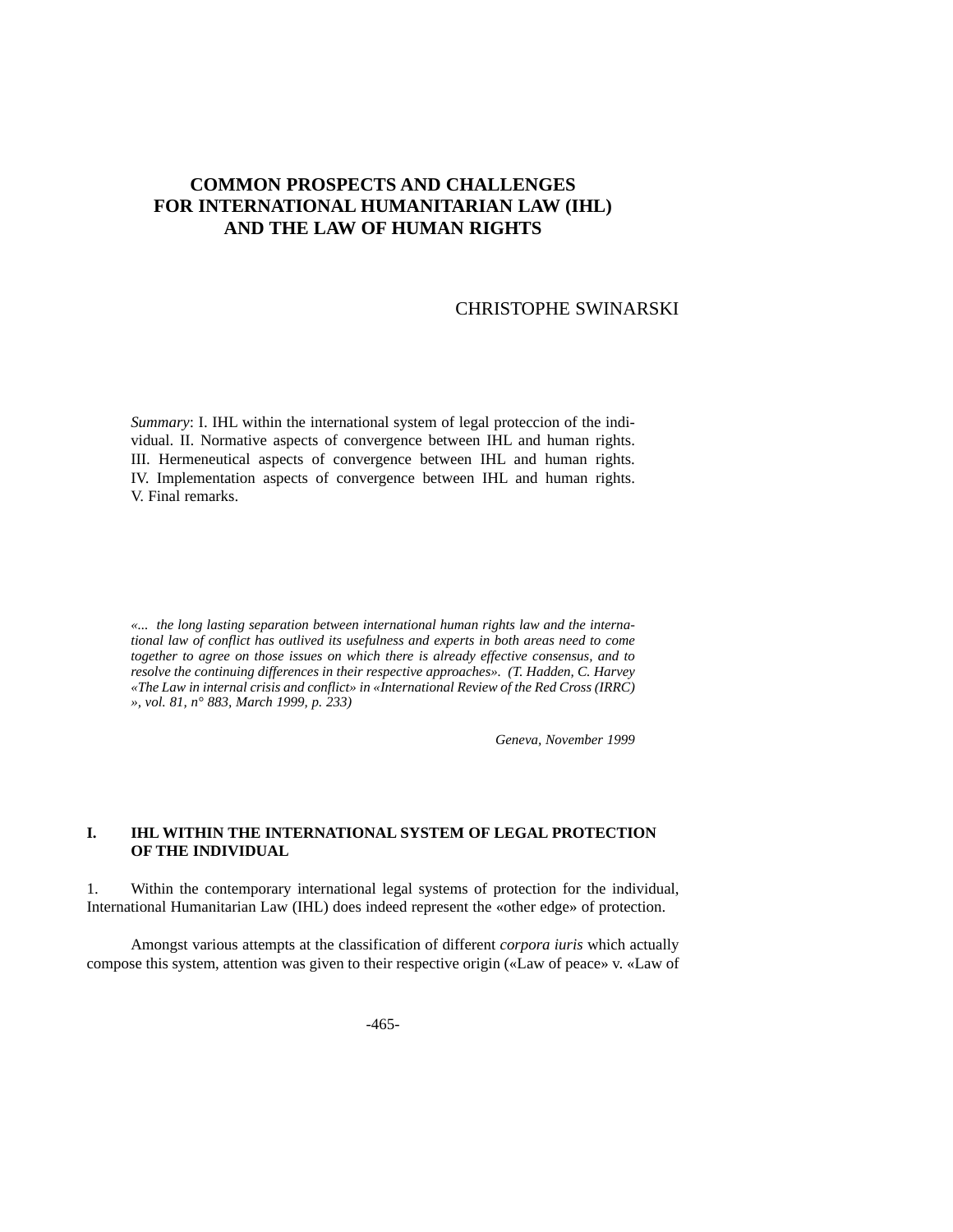war»)<sup>1</sup>, to organs whereby they appeared and have been instrumented and implemented («universal» v. «regional»), to their generational sequence and precedence (first, second and third «generation»)<sup>2</sup> as well as to persons they are specifically to protect (everybody, women, children, disabled, etc..), but considerably less to a categorisation based on the entitlement to the effects of protection in distinct conditions of their implementation.

Such criterion of the need for international rules of protection for an individual could lead to typifying the existing bodies of international norms applicable in this domain into four major categories:

In the first category we would find rules meant to protect the individual as a member of the mankind. It would encompass the general rules of the Human Rights to which each and every person is entitled by his/her mere quality of a human being, at universal and regional level, thus representing the general Law of Human Rights.

The second category would be composed by the instruments aiming at the protection of the individual for reasons of specificities of its objective station within the society; there we shall find, for example, norms on women and children.

The third category could involve rules pursuing to protect the human person for reasons of its particular function within the society e.g. norms of International Labour Law, International Medical Law, etc.

The fourth category would contain international rules of protection in situations of emergency, where a person lacks of, *de facto or de iure*, an adequate coverage of the domestic law and/or is therefore in need of international legal standards; here would belong both International Humanitarian Law and International Law of Refugees<sup>3</sup>. Accordingly, these standards not only represent the other «edge» of international protection but should provide for a necessary complement of the whole system, in particular in sofar as the mechanisms of its implementation are concerned.

The subsidiarity, complementarity and co-ordination of these mechanisms are to-day much more than of sheer doctrinal interest, for they truly condition the credibility of the present

<sup>1</sup> J. Pictet: «International Humanitarian Law: Definition» in «International Dimensions of Humanitarian Law», Henry-Dunant Institute, UNESCO, Martinus Nijhoff, 1988, p. XXI.

<sup>2</sup> See K. Vasak: «Pour une troisième génération des droits de l'homme» in Ch. Swinarski (éd): in «Etudes et essais sur le droit humanitaire et sur les principes de la Croix-Rouge en l'honneur de Jean Pictet», CICR-Martinus Nijhoff, 1984, pp. 837-850.

<sup>3</sup> Ch. Swinarski: «Perspectivas del derecho humanitario» in J. Irigoin Barenne (ed.) «Nuevas Dimensiones en la Protección del Individuo». Instituto de Estudios Internacionales, Universidad de Chile, 1991, pp. 151-152.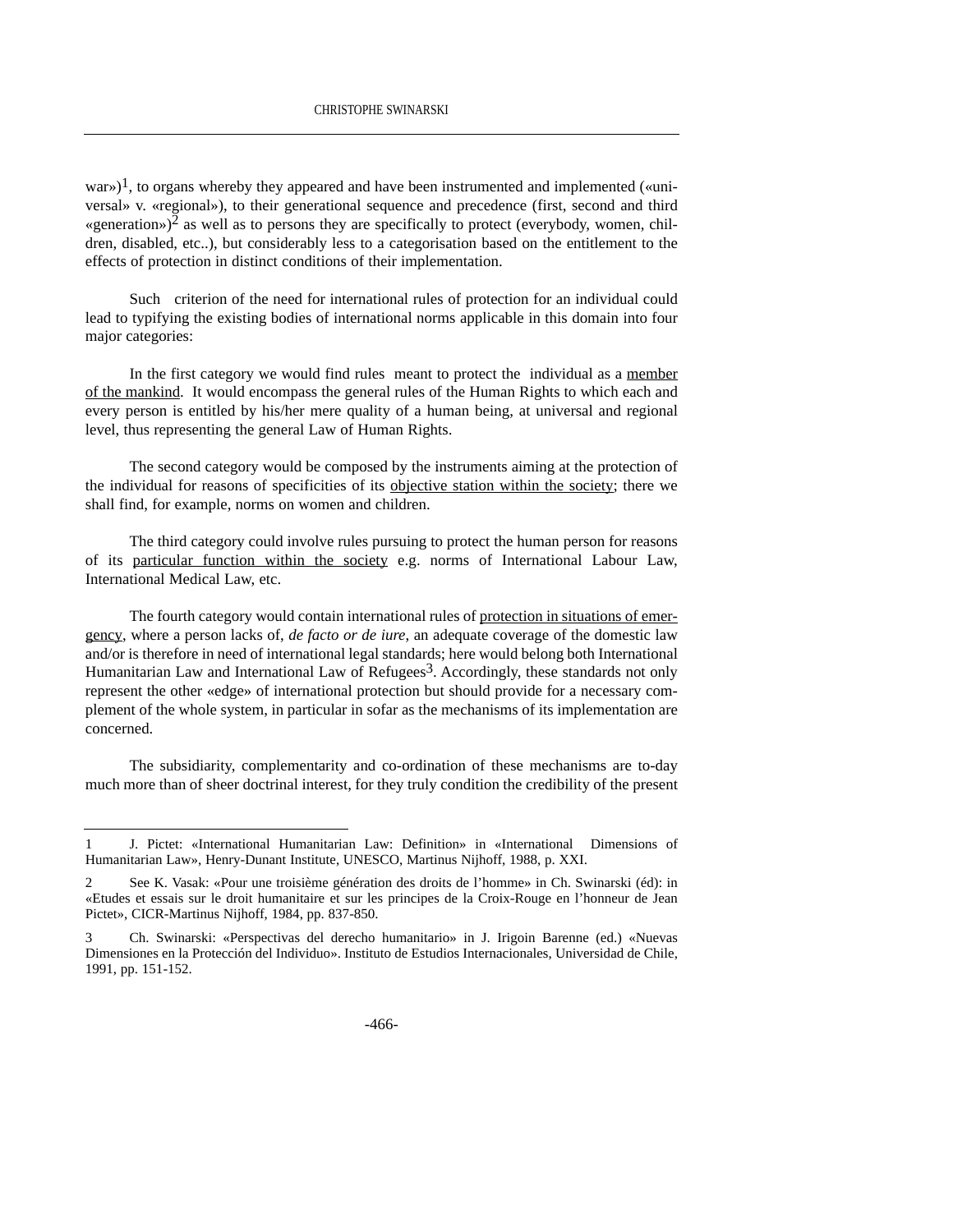and future use of the international law at stake, as both a binding legal reference and a tool of action for the international community. In this regard, a more holistic approach to the functioning of the whole system is urgently needed.

Such a categorisation of international systems of legal protection obviously does not need to, and certainly should not, result in any conclusions upon their possible «divisibility» from the point of view of their effects for the individual, and even less so in any pronouncement on their respective value and importance; their fundamental nature depends on their respective evolution and the evaluation of their usefulness in specific situations<sup>4</sup>.

The main convergence between IHL and the Law of Human Rights may be appropriately examined, as proposed by A.A. Cançado Trindade, in a threefold perspective<sup>5</sup>:

At the normative level, a long-lasting doctrinal controversy on the relationship between these two branches of international law is on its way to be positively overcome. Their complementarity and interaction are to-day universally admitted. At the hermeneutical level, there is a crescent interpenetration and a sort of cross-pollination between them, recently enhanced and further articulated by the work of the international tribunals, and at the level of their implementation there exists a growing need for common efforts towards its strengthening, and a noteworthy increase of the concurrence of their fields of applicability and ambits of application.

#### **II. NORMATIVE ASPECTS OF CONVERGENCE BETWEEN IHL AND HUMAN RIGHTS**

2. In the area of the normative relationship between IHL instruments and those of Human Rights three different periods can be distinguished:

The first period of IHL post-war codification, which culminated with the adoption in 1949 of the four Geneva Conventions for the IHL, and, for the Human Rights, corresponds to the period since the 1948 Universal Declaration until the adoption of 1966 universal Covenants, has been characterised by a rather scant interaction between them. Although some solutions have been envisaged principally at a theoretical level, the two bodies of law kept a certain aloofness from each other concepts and procedures, mainly on the grounds that IHL was originally

<sup>4</sup> Th. Meron: «On a Hierarchy of International Human Rights», in «American Journal of International Law», vol. 80, 1986, pp. 1-23.

<sup>5</sup> See A.A. Cançado Trindade: «Tratado de Direito Internacional dos Direitos Humanos», Sergio Antonio Fabris Editor, 1997, vol. I, pp. 269-284.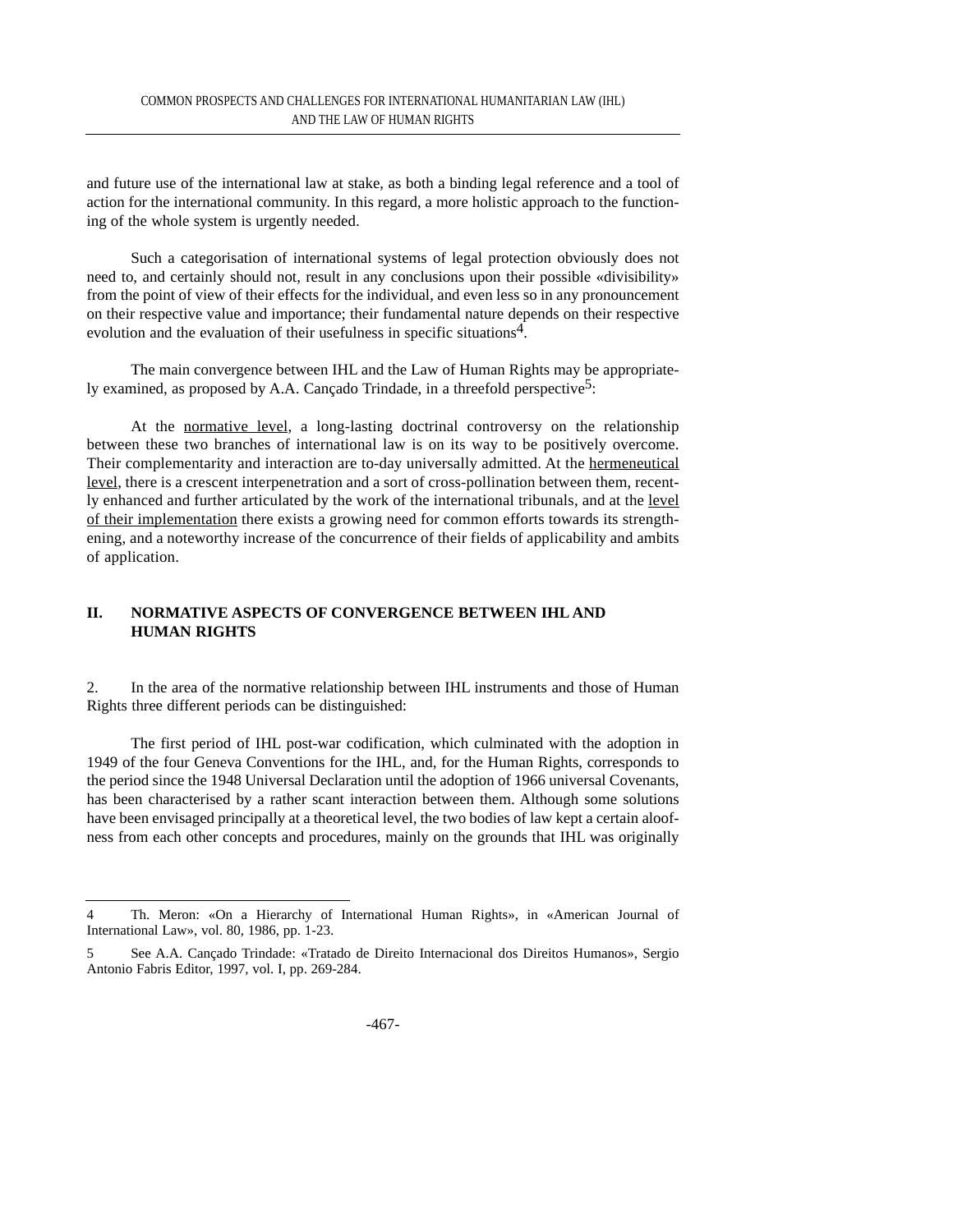proceeding from the law of war, while the Law of Human Rights encountered itself in the very core of the law of peace<sup>6</sup>.

The breaking point, inaugurating the second period of this relationship, was definitely the adoption on 12 of May 1968, in Teheran, of the famous Resolution XXIII on «Human Rights in Armed Conflict» through which the fundamental concepts of the two bodies became definitely intertwined<sup>7</sup>. For IHL this period culminated with the adoption in 1977 of the two Additional Protocols, wherein the concept of fundamental guarantees of Human Rights have fully permeated its substance, having been practically incorporated within the body of these instruments (see art. 75 for the Protocol I and the art. 4-6 for the Protocol II)<sup>8</sup>.

The third, present period of this relationship remains marked above all by the problems of the concurrent implementation of the two laws, especially in situations of non-international armed conflicts and other circumstances of violence<sup>9</sup>.

Such an evolution of the process evidently reflects not only the theoretical normative considerations on the mutual relations, but is function of the needs of the international community, corresponding to the evolving definition of the latter's objectives and structures.

#### **III. HERMENEUTICAL ASPECTS OF CONVERGENCE BETWEEN IHL AND HUMAN RIGHTS**

3. In the development of both laws their common features are to be found in their characteristics within contemporary international law. Indeed, treaties of humanitarian protection («Geneva Law» Treaties) and the treaties of Human Rights have reached there a particular *locus standi*, generally recognised by the jurisprudence and the doctrine as to their legal régime, limits on their derogation and effects of their denunciation, as well as ways of their interpretation<sup>10</sup>.

<sup>6</sup> See R. Kolb: «Relations entre le droit international humanitaire et les droits de l'homme» in «Revue internationale de la Croix-Rouge» (RICR), septembre 1998, n° 831, pp. 437-447, and also Ch. Swinarski: «Principales nociones e Institutos del derecho International humanitario como sistema de protección de la persona humana», Instituto Interamericano de Derechos Humanos, 1991, pp. 82-83.

<sup>7</sup> See also Resolution 2444 (XXIII) of UN General Assembly of Dec. 19.1968 in Supplement n° 18 (A/7218) 1969, pp. 51-52.

<sup>8</sup> See, Y. Sandoz, Ch. Swinarski, B. Zimmermann (ed): «Commentary on the Additional Protocols to Geneva Conventions», ICRC - Martinus Nijhoff, 1987, par.par. 3000-3146, par.par. 4515-4632.

<sup>9</sup> See Th. Merib «Human Rights in Internal Strife: The International Protection», Grobius, 1987 and Daniel Zovatto: «Los Estados en excepción y los derechos humanos en América Latina», IIDH - Editorial Jurídica Venezolana, 1990.

<sup>10</sup> See A.A. Cançado Trindade: «Tratado de Direito Internacional dos Direitos Humanos», op. cit. pp. 280-282.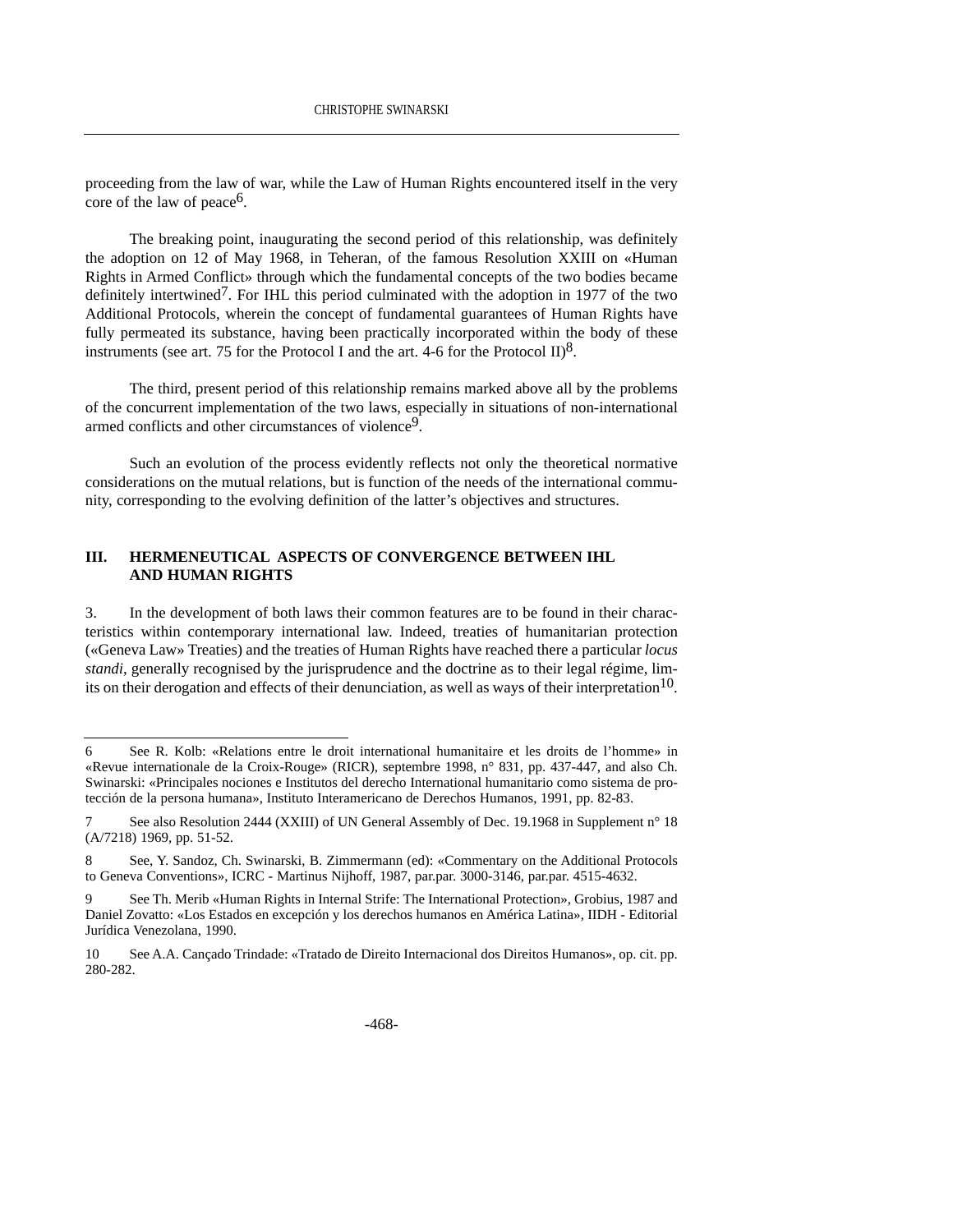Such a hermeneutical interaction of both laws creates an organic link of fundamental significance for their effectivity and implementation.

The particular standing of the treaties of IHL in this area was expressly recognised in the law of treaties by the 1969 Convention of Vienna which, in its art. 60 (5), has excluded the possibility of suspending or terminating effects of humanitarian obligations for reasons of other Party violations. This exception to the reciprocity, deeply enshrined in IHL since 1949 Geneva Convention, now extends to treaties of Human Rights, constituting thus a «clause of safeguard» for all the international instruments of protection of the human being<sup>11</sup>.

Parting from this clause, the constant jurisprudence of international judicial organs of Human Rights - The European Court<sup>12</sup> as well as the Inter-American one<sup>13</sup> - have asserted the specificities of those treaties. This specificity is being further confirmed at the universal level by the practice of United Nations organs in charge of Human Rights<sup>14</sup>, and by the attitude of States towards the instruments of  $IHL$ <sup>15</sup>. The understanding of  $IHL$  by the international tribunals is to-day a further proof of such a hermeneutical link between the two laws. After the International Court of Justice<sup>16</sup> and the European Court of Human Rights, the Inter-American system has clearly declared itself competent to apply the IHL standards, under art. 27 of the «San José Pact», in a recent case before the Inter-American Commission<sup>17</sup>.

15 See G. Abi-Saab: «The specificities of humanitarian law» in Ch. Swinarski (ed), «Studies and essays in honour of Jean Pictet», op. cit. p. 265-281.

<sup>11</sup> *Ibídem,* p. 282.

<sup>12</sup> See, for example «Case Ireland v. United Kingdom», in European Court of Human Rights, Judgment of 18.01.1978, Series A, n° 25 or «Soering v. United Kingdom», ibidem, Judgment of 7.7. 1989, Series A, n° 161, and for a comprehensive review, A. Reidy: «The appoach of the European Commission and Court of Human Rights to international humanitarian law» in IRRC, vol. 831, September 1998, pp. 513-523.

<sup>13</sup> See, for example, «Opinión Consultiva del 24 Septiembre 1982»: «Efecto de las reservas sobre la entrada en vigencia de la Convención Americana sobre Derechos Humanos» in, OC-2-82, Serie A, n° 2, 1982, or «Opinión Consultiva del 8 de Septiembre 1983»: «Restricciones a la pena de muerte» OC-3/83m Serie A, n° 3.

<sup>14</sup> See C.M. Cerna: «Human Rights in Armed Conflict; Implementation of International Humanitarian Law Norms by Regional Intergovernmental Human Rights Bodies» in F. Kalshoven, Y. Sandoz (eds): «Implementation of International Humanitarian Law», Nijhoff, 1989, for comprehensive approach A.A. Cançado Trindade: «The Interpretation of the International Law of Human Rights by the Two Regional Human Rights Courts» in «Contemporary International Law Issues: Conflicts and Convergence», Asser Institute, 1996.

<sup>16</sup> As, for example, in the case of Nicaragua v. United States. «Military and Paramilitary Activities in and Against Nicaragua» (Meits). ICJ Reports, 1986.

<sup>17</sup> See «Tablada Case» in Inter-American Commission of Human Rights, Report n° 57/1997, and L. Zegveld: «Commission interaméricaine des droits de l'homme et droit international humanitaire» in «RICR», vol. 831, September 1998, pp. 543-551.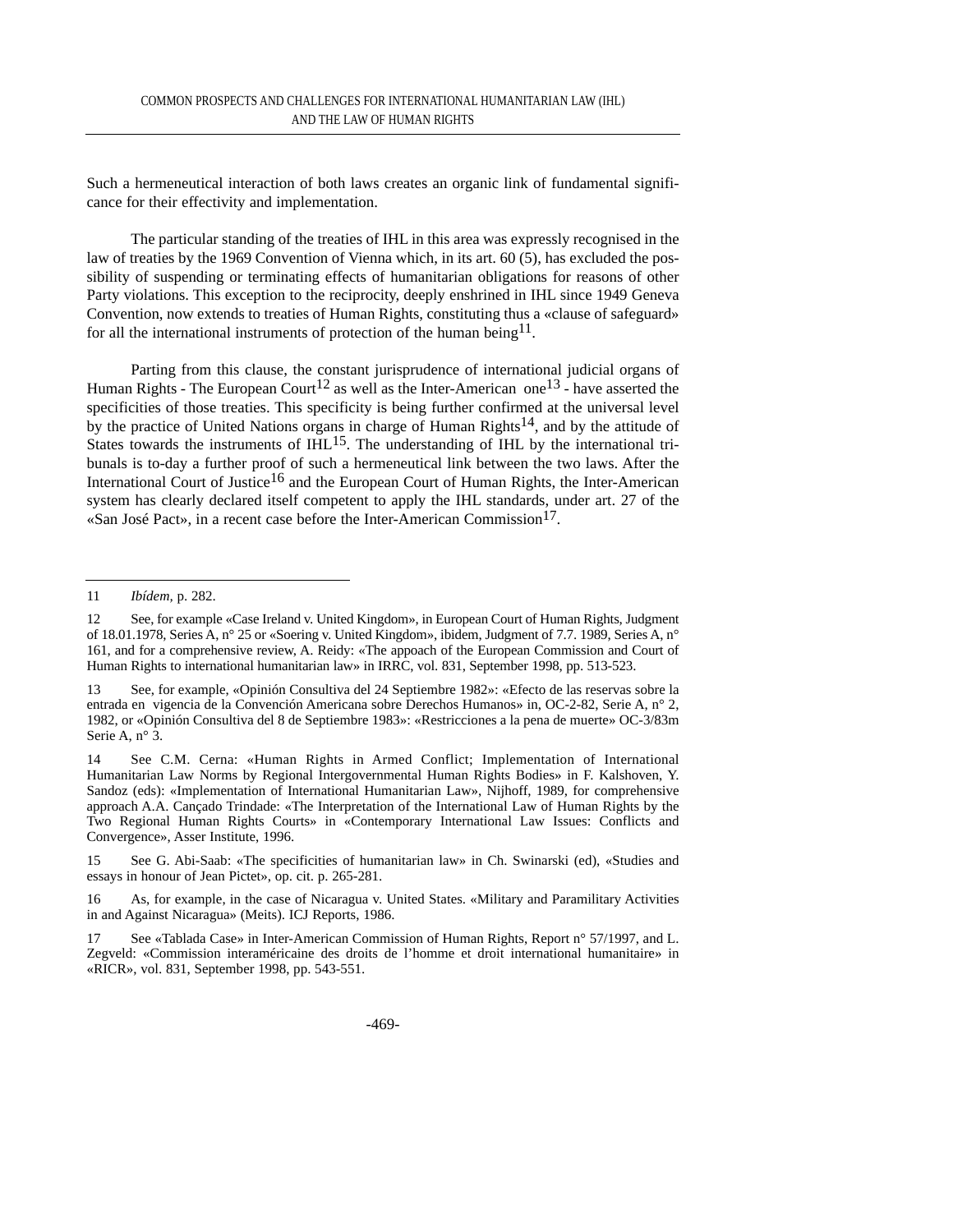Another major development in this framework is obviously provided by the activity of the international tribunals for former Yugoslavia and Rwanda, which are both empowered by their respective Statutes to apply and to interpret norms of IHL, together with those of International Human Rights<sup>18</sup>. The contribution of these tribunals to the confirmation of the principles of Humanitarian Law, as well as to their progressive interpretation, is already considerable, alongside of their comparable contribution to the Human Rights. A new body of international jurisprudence is being created, coherence and consistence of which will substantially determine future correspondence, both in law and in practice, between IHL and the other international systems of protection<sup>19</sup>. A considerable task seems to lay ahead for all international instances involved in this process to ensure such a coherence, so that the beneficiaries of those systems could really enjoy an increased level of protection, as well as to contribute, in a harmonised manner, to a progressive development of the whole international law.

*«In our time, there cannot be any more doubt that the treaties of Human protection are not only binding for the Governments, but on the States (Party), and the non-compliance with the obligations they stipulate entails directly the international responsibility of the State, by commission or omission on the part of their Executive, Legislative and Judicial Powers»*20*.*

#### **IV. IMPLEMENTATION ASPECTS OF CONVERGENCE BETWEEN IHL AND HUMAN RIGHTS**

4. It is undoubtedly in the realm of implementation that the convergence between the two bodies of law proved its importance in the most significant and convincing way. Among several areas of the IHL implementation of impact on the Human Rights, four are bearing constant effects on the application of the latter, namely:

- Interaction in situations of internal conflicts and other situations of emergency;
- The part of IHL organs in monitoring of the respect of Human Rights;
- The national measures of IHL implementation as a mechanism of promotion of Human Rights observance, and
- The contribution of IHL mechanisms of sanctions to their enforcement.

20 A.A. Cançado Trindade: «Tratado de Direito Internacional dos Direitos Humanos» op. cit. vol. II p. 192 (our translation from Portuguese).

<sup>18</sup> Art. 2, 3 and 4 of respectively of both Statutes.

<sup>19</sup> See I. Bantekas: «Principles of Individual Responsibility for Violations of International Humanitarian Law after ICTY», Liverpool University, 1999, (mimeographed), and R. Provost: «International Human Rights and Humanitarian law; Fusion or Confusion?», Mc Gill University, 1999 (mimeographed).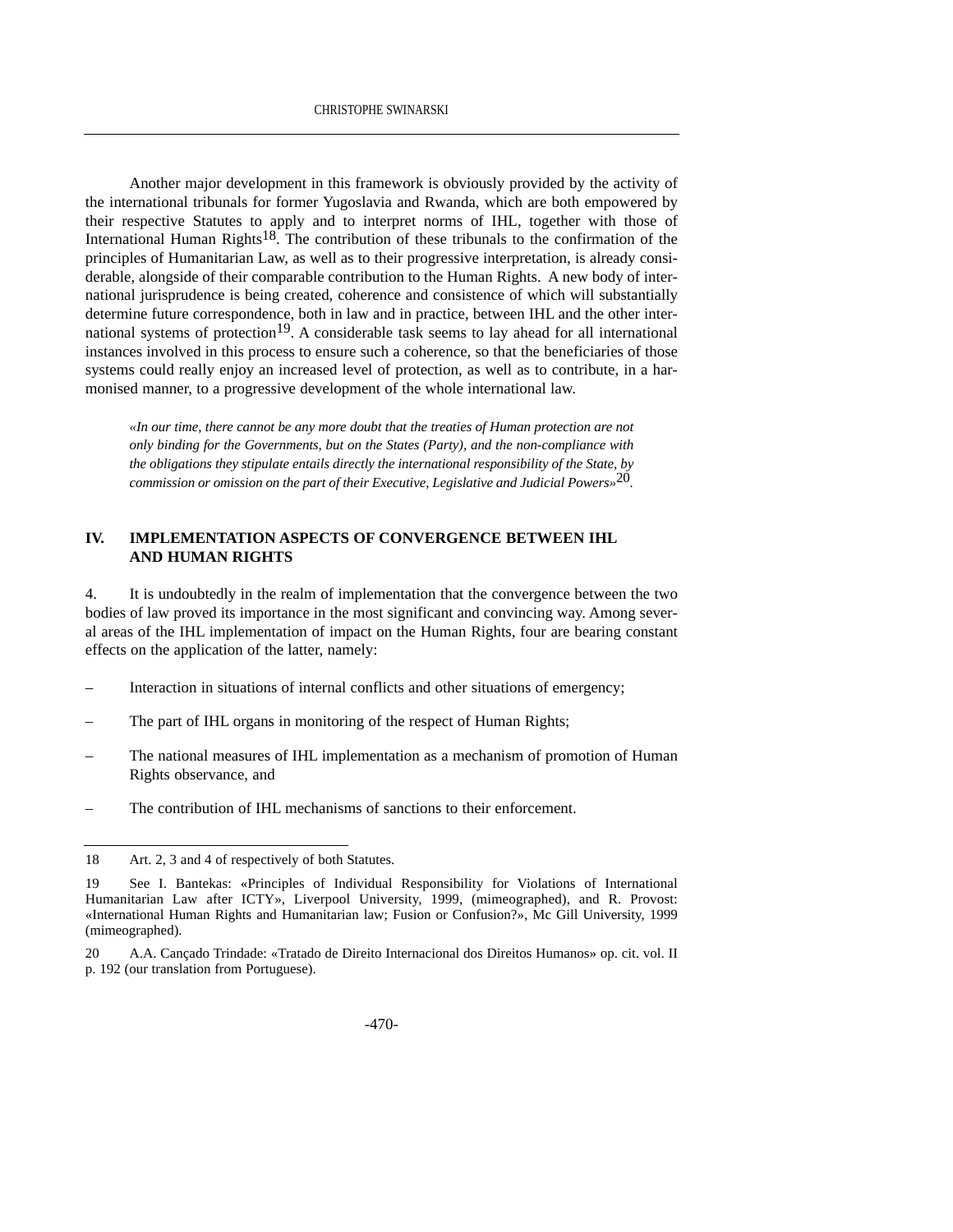Even if the art. 3 common to four 1949 Geneva Convention has been adopted without direct influence of incipient concepts of Human Rights, the right of initiative provided to the ICRC by this article offered already a framework in which the scrutiny by the International Committee of the Red Cross could produce effects on the observance of the universal guarantees of protection therein, which were to be later reaffirmed in the Human Rights instruments (right to life, prohibition of torture and of cruel and inhumane treatments, of taking of hostages, guarantees of personal dignity and of due process of  $law^{21}$ .

5. The possibilities for the ICRC to further enquire into the respect of individual fundamental guarantees are largely amplified, although solely on IHL standards, by the means of the exercise of its "extra-conventional" right of initiative, particularly in the field of political detention, where the Institution has been constantly faced with problems of the observance of Human Rights. This so called «extra-conventional right of initiative» provided *de facto* a second legal basis for the ICRC activities in that respect.

*«,,,The ICRC has two kinds of rights of initiative - that laid down in treaties and that not laid down in treaties. (...) The rights of initiative not laid down in treaties has its basis in the ICRC Statutes and the International Red Cross Statutes. It is more tenuous but it is not without some legal ground since those Statutes were approved directly of indirectly - by International Red Cross Conferences, in which States Parties to the Geneva Conventions have their say. It makes it possible for the ICRC to offer its services in situations other than conflicts; mainly to propose to visit and assist political detainees»*22*.*

In the course of exercising its «right of initiative», the ICRC is inexorably led to get involved into evaluation and handling of information on violations and inobservances not only of Humanitarian Law, but practically always on those of Human Rights.

<sup>21</sup> See A. Calogelopoulos-Stratis: «Droit humanitaire et droits de l'homme; la protection de la personne humaine en période de conflit armé», Genève-Leiden, IUHEI, 1980, M. El-Kouhene: «Les garanties fondamentales en droit humanitaire et droits de l'homme», Martinus Nijhoff, Dordrecht-Boston-Lancasster, 1986; Y. Sandoz, Ch. Swinarski, B. Zimmermann (eds): «Commentary on the Additional Protocols to Geneva Conventions», ICRC-Martinus Nijhoff, Geneva, 1987; M. Sassòli: «Mise en oeuvre du droit international humanitaire et du droit international des Droits de l'homme - une comparaison» in «Annuaire Suisse de droit international», vol. XVIII, 1987, pp. 52 ss; R-J. Dupuy: «L'action humanitaire» in A.J.M. Delissen, G.J. Tanja (ed.): «Humanitarian Law of Armed Conflict; Challenges Ahead; in honour of Frits Kalshoven», Martinus Nijhoff, Dordrecht-Boston-London, 1991, pp. 66-67; L. Doswald-Beck, S. Vité: «International Humanitarian Law and International Law of Human Rights» in «IRRC», vol. 293, 1993, pp. 94-119: T. Pfanner: «Le rôle du CICR dans la mise en oeuvre du DIH» in «Law in Humnitarian Crisis», vol. I, European Commission, 1995, pp. 177-248.

<sup>22</sup> Y. Sandoz: «Le droit de l'initiative du Comité international de la Croix-Rouge» (off-print) in «German Yearbook of International Law», vol. XXII, 1993, p. 373.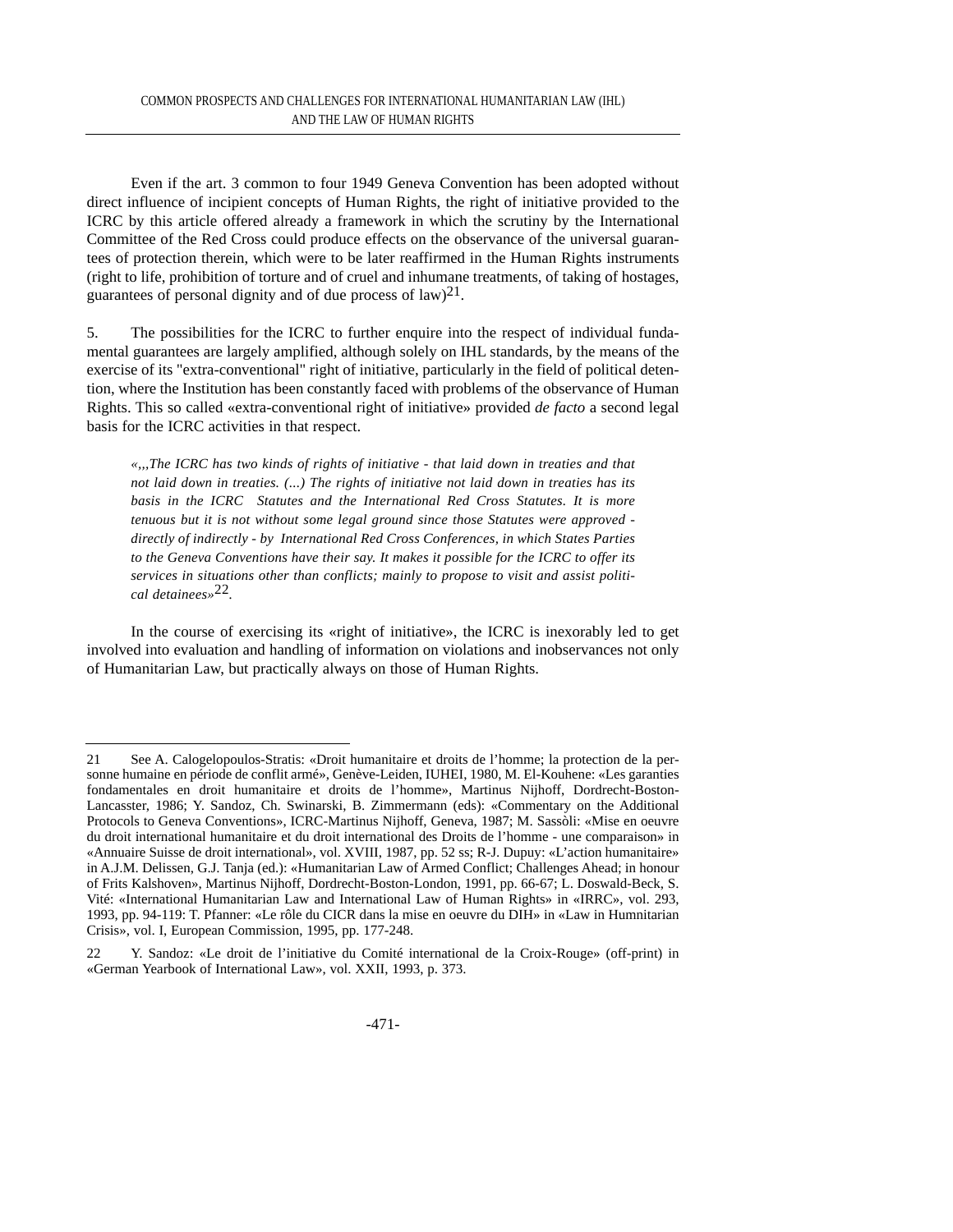6. The subsequent development of the Human Rights on one hand, and on another the adoption of the 1977 Additional Protocols to Geneva Convention led to a discussion on their respective applicability in the above- mentioned situations which embarked on a tentative to submit to the acceptance of the States a declaratory instrument in which the fundamental guarantees of the protection for the individual were to be reconfirmed in all situations, and conceived as the minimal standards of both laws<sup>23</sup>.

The first proposals to that effect, having emanated from the  $ICRC<sup>24</sup>$ , were embodied in an instrument accepted by the group of experts and known as "The Turku/Abo Declaration". The Declaration was essentially inspired by the contents of the articles 4-6 of the 1977 Additional Protocol II for the IHL and by the provisions of the non-derogable rights of the Human Rights treaties<sup>25</sup>.

The failure to get such an instrument accepted by the States nourishes an ongoing debate, during which various further proposals have been put forward towards finding solutions of the better protection for the individual in all situations, by means of the use of the existing mechanisms and procedures of Human Rights protection, at the political, para-judicial and judicial levels. This tendency has been confirmed at the 1993 IInd Vienna Conference on Human Rights, where their implementation appeared pivotal to the present dynamics of interaction between the two laws  $26$ .

7. The second area in which IHL is apt to contribute to the implementation of Human Rights is the one of monitoring their respect and observance through the functioning of IHL procedures and organs.

Besides the already mentioned framework of ICRC's «right of extra-conventional initiative», the Geneva Institution may also carry out in this area various mandates, upon decisions of the Red Cross Movement.

<sup>23</sup> See Th. Meron op. cit., also R. Abi-Saab: «Droit humanitaire et conflits internes», Pédone, Institut Henry-Dunant, 1986, and D.P. Forsythe «Human Rights and the International Committee of the Red Cross», 12, Human Rights Quarterly, 1990, p. 265-289. A general view is also given in L. Doswald-Beck, S. Vité: «Le droit international et le droit des droits de l'homme in «Revue Internationale de la Croix-Rouge (RICR)», n° 800, mars-avril 1993, pp. 99-128.

<sup>24</sup> See H.P. Gasser in «RICR», janvier-février 1988, n° 769, pp. 39-61.

<sup>25</sup> Text in «IRRC», September-October n° 278, 1990, pp. 404-408, in Spanish, *ibídem* n° 101, pp. 434-438.

<sup>26</sup> See A. A. Cançado Trindade: «Direito internacional dos Direitos Humanos, Direito Internacional Humanitario e Direito Internacional dos Refugiados: Aproximaçoes e convergencias» in A.A. Cançado Trindade, G. Peytrignet, J. Ruiz de Santiago: «As Tres Vertentes da Proteçao Internacional dos Direitos da Pessoa Humana», Instituto Interamericano de Derechos Humanos. Comité Internacional de La Cruz Roja - Alto Commisionado de Naciones Unidas para los Refugiados, 1996, pp. 29-85, also A.A. Cançado Trindade: «Tratado de Direito dos Direitos Humanos», op. cit. vol. I, pp. 270-313.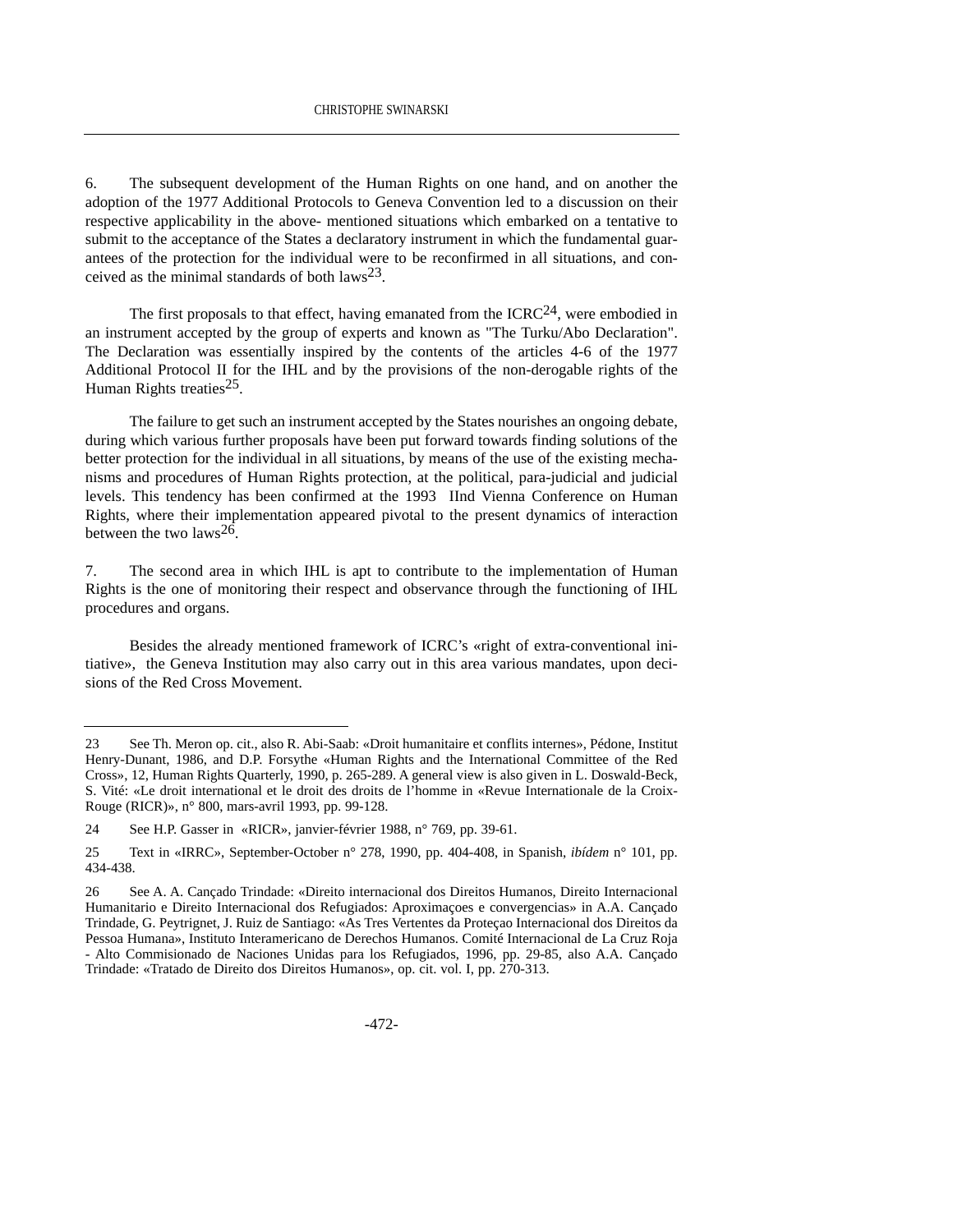The decisions of the Red Cross Movement conferring to the ICRC competences to act in specific area of violations of Human Rights are quite numerous. Not embarking here on their exhaustive catalogue, let us single out some main areas of their concern, such as, for instance:

- a) Prohibition of torture27
- b) Rights of the child<sup>28</sup>
- c) Forced disappearances<sup>29</sup>

The ICRC reporting within the framework of the exercise of its « right of initiative» can, and often does, considerably contribute to ensure respect of Human Rights, although its use cannot be of the same nature as the procedures devised for monitoring violations by the existing systems of the Human Rights instruments. The main difference of such nature consists in the confidentiality of the ICRC's reporting which excludes any publicity on its delegates' findings. Therefore, the effects of such reporting cannot be but preventive, by means of their subsequent evaluation, conclusions drawn and measures adopted by the concerned authorities themselves, to whom these reports are remitted.

8. Yet other possibilities of scrutiny provided by the IHL mechanisms are to be found in its procedures of fact-finding.

The constitution of the International Fact-Finding Commission of the article 90 of the 1977 Protocol I has been successfully completed and its procedures remain henceforth at the disposal of the international community, even if they have not been resorted to until now. A more productive source of monitoring the respect for Human Rights is to be found in the procedures instituted by the international organs into which the requirements provided by IHL are partly incorporated. There is a constant interaction which leads to the ever-growing pattern of co-ordination between different ways of enquiry, opening perspectives towards more effective performance of these procedures as means of increasing the respect for both laws $30$ .

<sup>27</sup> Resolution XIV of the 24th International Conference, Manila 1981.

<sup>28</sup> Resolution XX of the 25th International Conference, Geneva, 1986.

<sup>29</sup> Resolution II of the 24th International Conference, Manila, 1981. See also: ICRC Report CD/7/1 (prepared in collaboration with the Secretariat of the League of Red Cross Societies) on «The Red Cross and Human Rights», Geneva, August 1983, for the Council of Delegates, pp. 21-47, and Report CD/6/1 «Contribution of the International Red Cross and Red Crescent Movement to Respect for Human Rights» (Group of Experts) for the Council of Delegates, 26-27 October 1986, Geneva.

<sup>30</sup> See S. Vité: «Les procédures internationales d'établissement des faits dans la mise en oeuvre du droit international humanitaire». Bruylant - Editions de l'Université de Bruxelles, 1999, especially pp. 399-449.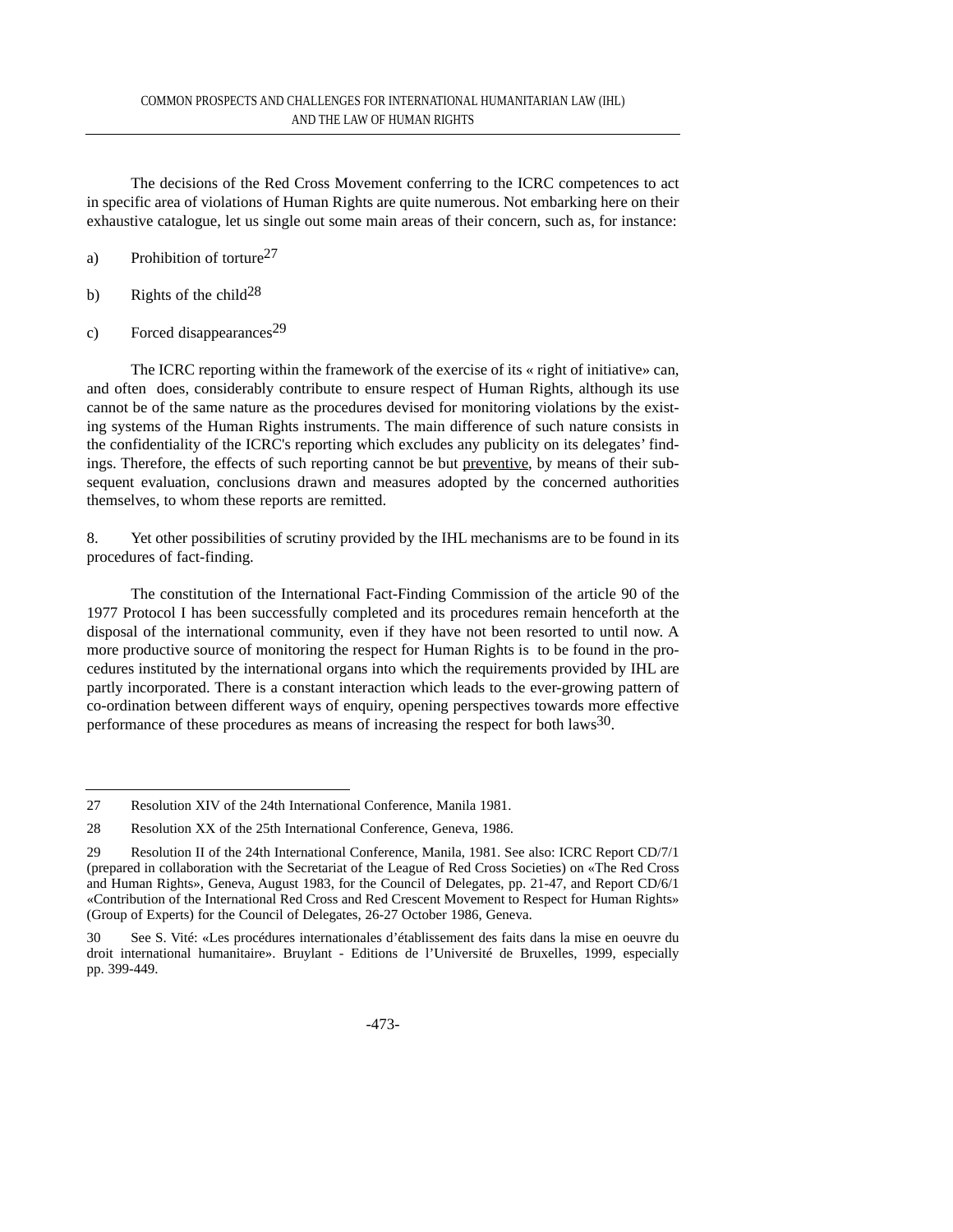9. Finally, under the article 5 par. 4 of the Statutes of the International Red Cross and Red Crescent, the ICRC has right to take cognisance of complaints regarding alleged breaches of the humanitarian conventions. Two categories of such breaches can be distinguished:

- The first one comprises complaints or communications concerning inobservances or inadequate applications of provisions of the Conventions in respect of persons protected by them. This can also take form of an individual right to petition ICRC in suchlike situations. The ICRC may, if it deems it in accordance with its own criteria, make corresponding representations on behalf of the concerned individual, suggesting measures to be taken by competent authorities, and pursuing the matter until their satisfactory response.
- The second category of complaints includes protests against grave breaches of international humanitarian law committed in circumstances where the ICRC «*is unable to take direct action to help the victims*»31. Such protests are rare and resorted to only after other means of action have repeatedly failed to prove effective.

Thus, it appears quite clearly that, in spite of its lack of specific competence in the field of monitoring the implementation of Human Rights, the ICRC is often called to get involved into this process, principally in two main manners:

- through its own procedures of monitoring the compliance with IHL, to the extent to which:
	- a) the contents of IHL provisions are similar or identical to those of rules of Human Rights and,
	- b) in situations where both laws are to be concurrently observed.
- in a subsidiary way, when its activities require that the standards of Human Rights be preliminary and corollary conditions for IHL provisions and/or extra-conventional humanitarian procedures to be implemented and observed  $32$ .

Moreover, in this area as in the others, «(...) *The ICRC activities in situations which are not within the purview of humanitarian law, may undoubtedly be seen as safeguarding some human rights to be fundamental*»33.

<sup>31</sup> R. Wieruszewski: «Application of International Humanitarian Law and Human Rights Law: Individual Complaints» in F. Kalshoven, Y. Sandoz (eds): «Implementation of Humanitarian Law», Martinus Nijhoff, Dordrecht-Boston-London, p. 455.

<sup>32</sup> See E. Kornblum: «A Comparison of Self-evluating State Reporting Systems» in IRRC, n° 304, January-February, 1995, pp. 47-52.

<sup>33</sup> C. Sommaruga: «Humanitarian Law and Human Rights in the Legal Arsenal of the ICRC» in D. Warner (ed): «Human Rights and Humanitarian Law: The Quest for Universality», Martinus Nijhoff, The Hague-Boston-London, 1997, p. 130.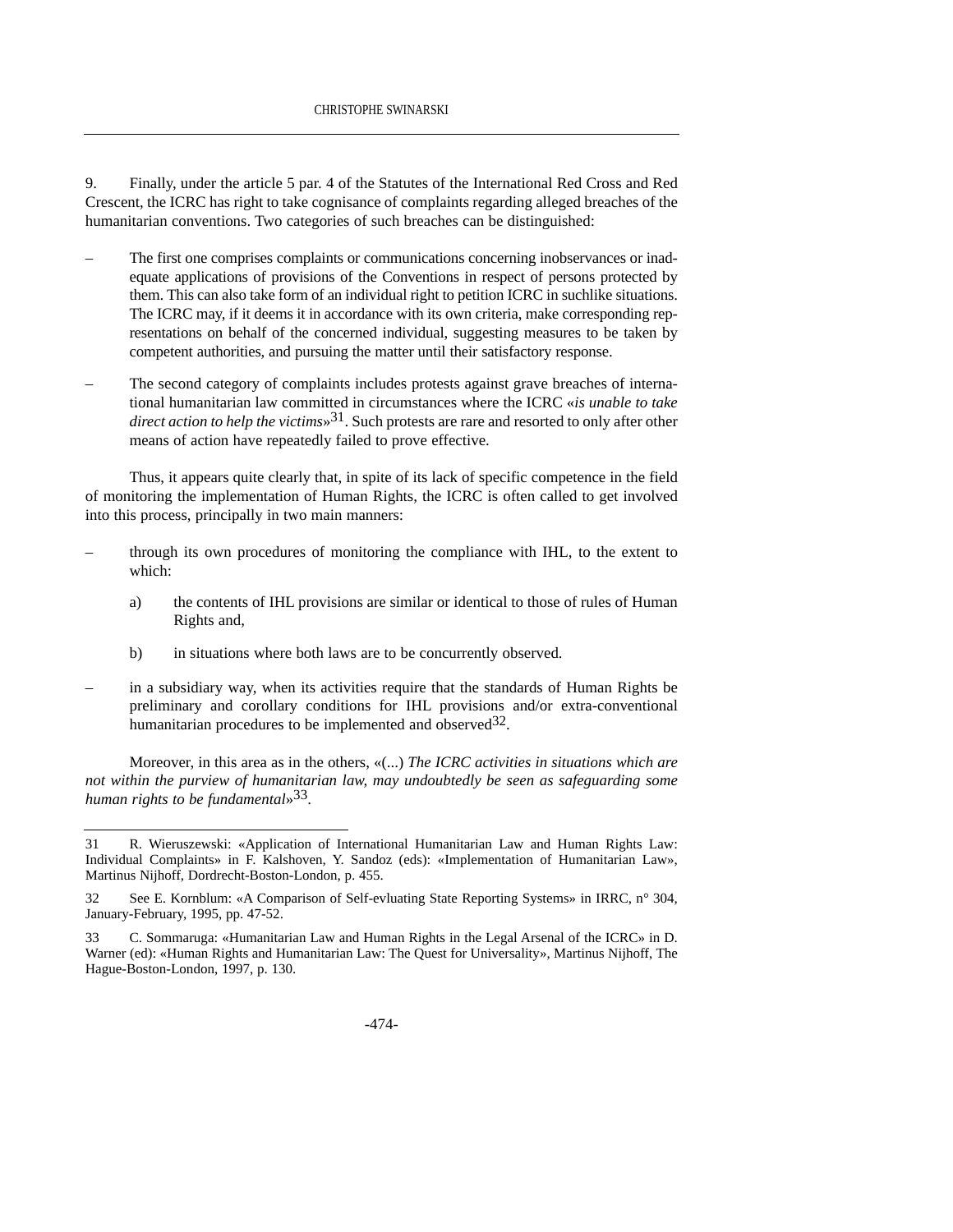10. The third aspect of convergence between Human Rights law and IHL implementation concerns the patterns of their co-existence and interaction within the domestic law. At the present level of their entry into force, this context seems to be of foremost importance for both law as far as their effective implementation is concerned, i.e. the efficiency of their real protective value for the individual.

The universality of acceptance of the 1949 Geneva Conventions and a high level of acceptance of the 1977 Additional Protocols<sup>34</sup> constitute for IHL a solid basis of co-existence with Human Rights instruments at the domestic level.

A good number of legislative and administrative measures that the States are to take, in order to integrate, in an operative way, IHL and Human Rights rules concern, at least partly, both of them. As is known, such measures of implementation are far from being satisfactorily taken. The co-operation of international organs in charge of the promotion of both bodies of law and the support of the domestic authorities and the civil society entities in favour of providing for such measures is indeed urgently needed, so that the formal acceptance of the international obligations could be promptly transformed into their real effectiveness. There exist in many States official, para-official or private bodies in charge of promoting and monitoring respect for Human Rights in force. There is also a growing number of States, where similar bodies have been created at an official level, with tasks to promote the implementation of IHL. A degree of appropriate synergy among them could valuably contribute to better focus on the shared efforts in view of advancing pertinent domestic law and decision making process  $35$ .

11. As it is also known, the 1949 Geneva Convention and the 1977 Additional Protocols contain a particular obligation for States Party to disseminate their knowledge among all concerned36.

<sup>34</sup> Presently 155 States are Party to the Protocol I and 148 to the Protocol II. All the States of Interamerican system are Party to the Protocols, except Haïti, Trinidad-and-Tobago and United States; Mexico having ratified only Protocol I.

<sup>35</sup> Within the Inter-American system such bodies have been established in Argentina (Executive decrees n° 933/94 of 16 June 1994), Bolivia (Decree 23345 of 2 December 1992), Chile (Decision of Ministry of Foreign Affairs n° 1229/94 of 31 August 1994), Colombia (Presidential Decree n° 1863 of 11 October 1996), Dominican Republic (Commission established on 4 November 1995), El Salvador (Presidential Decree n° 118 of 4 November 1997), Panama (Executive Decree n° 145 of 25 August 1997), Paraguay (Presidential Decree n° 8802 of 12 May 1995) and Uruguay (Decrees n° 677/1992 of 24 November 1992 and of 24 March 1994).

<sup>36</sup> Art. 47 of the First, art. 48 of the Second, art. 127 of the Third, art. 144 of the Fourth 1949 Geneva Conventions, and art. 83 of the 1977, art. 19 of 1977 Protocols I and II respectively. See also Y. Sandoz, Ch. Swinarski, B. Zimmermann (eds): «Commentary on the Additional Protocols» op. cit. par.par. 3368- 3384 and 4903-4913.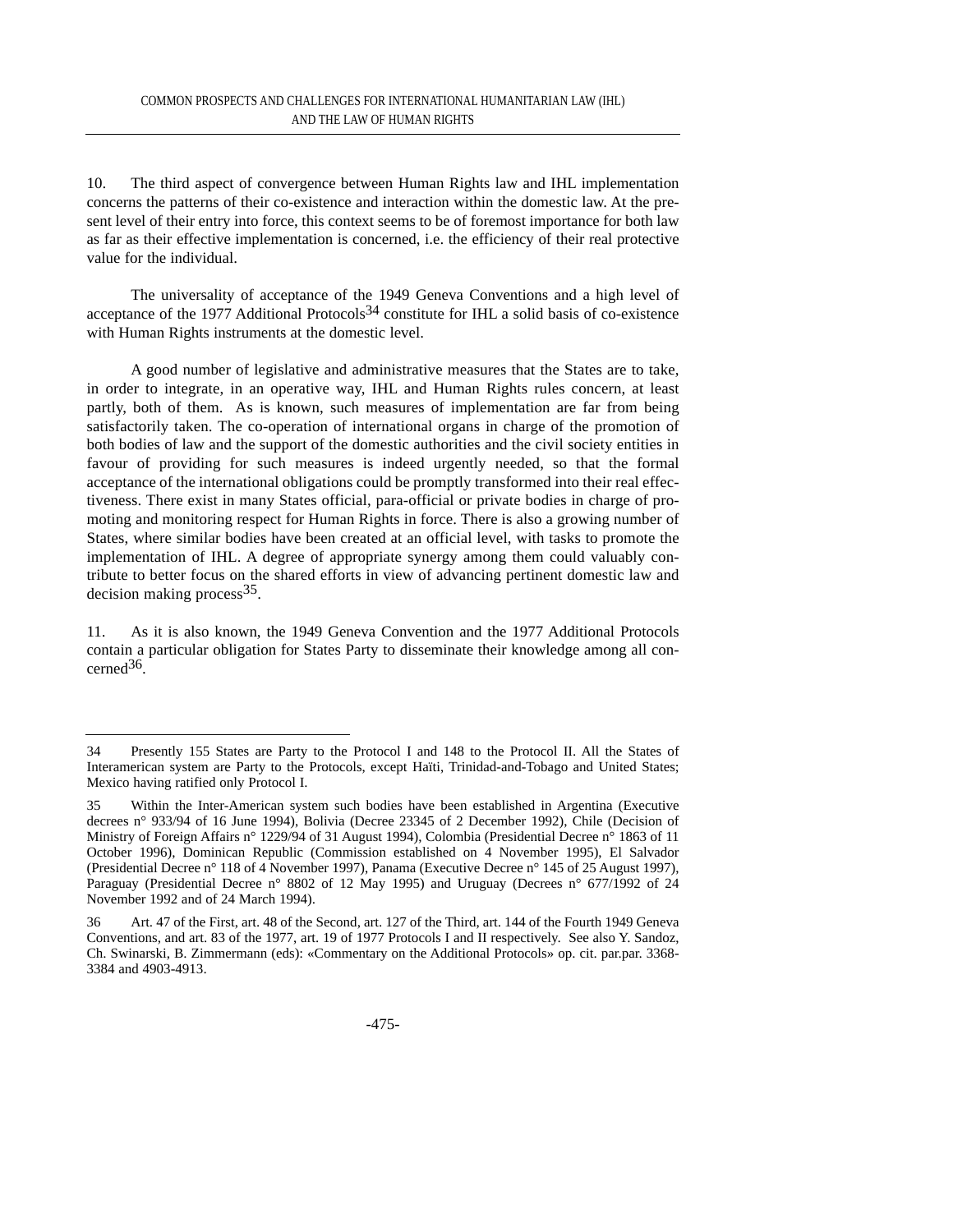The ICRC, for its part, is not only prompting the States to comply with these obligations but devotes, ever more actively, a good part of its activities and resources to such dissemination. The inclusion of basic concepts of Human Rights, as well as of their complementarity to IHL, together with information on their interaction in various situations -nowadays a standard practice within these activities- allow to consider them as «*a frame of dissemination of the human rights»37. Furthermore, «any action taken by the ICRC with the aim of ensuring that the parties to the conflict comply with the obligations imposed by humanitarian law can obviously be considered as action promoting respect for the human rights in situations of armed conflict»*38.

12. The importance of the judicial interpretation of the IHL by the international tribunals has been already mentioned as to their reciprocally paradigmatic function at the interpretative level. There is equally an organic interaction between them in the field of the repression of their violations.

The concept of individual responsibility for war crimes, admitted since the Nuremberg and Tokyo trials, has been conducive, through the 1948 Convention on Genocide and the 1968 Convention on the Non-Applicability of Statutory Limitations, to the present status of the crimes against humanity in international law, the same concepts having been incorporated in 1949 Geneva Conventions and their 1977 Additional Protocols.

Although the Human Rights systems were first to achieve, at least on the regional level, structures of judicial settlement of their own violations, that is still to be realized, otherwise than on an *ad hoc* basis, for the violations of IHL, several patterns of responsibility for violations of international rules concerning individual rights have originated in the latter.

With the work of International tribunals for former Yugoslavia and Rwanda, the interdependence of the systems of sanctions became even more evident. Such notions as conspiracy for crimes against humanity, responsibility for hate propaganda, incitement and instigation to commit crimes, together with the rules on liability for complicity and rules on torture have been clarified by the jurisprudence on these matters, whether when applying Human Rights Law or IHL. Further new prospects in this area will certainly come with the creation of the World Criminal Court<sup>39</sup>.

<sup>37</sup> C. Sommaruga, op. cit. p. 130

<sup>38</sup> C. Sommaruga, *ibídem*.

<sup>39</sup> See, for a comprehensive review I. Bantekas, op. cit., and also A. Cassese: «The International Criminal Tribunal for the Former Yugoslavia and the Implementation of International Humanitarian Law» in «The United Nations and International Humanitarian Law», Pédone, Paris, 1996, pp. 229-247; L. Kama: «Le tribunal pénal international et la répression des crimes de guerre» in ibid. pp. 251-258 and H.-P. Gasser: «The International Committee of the Red Cross and the United Nations Involvement in the Implementation of International Humanitarian Law» in *ibíd*., pp. 229-284.